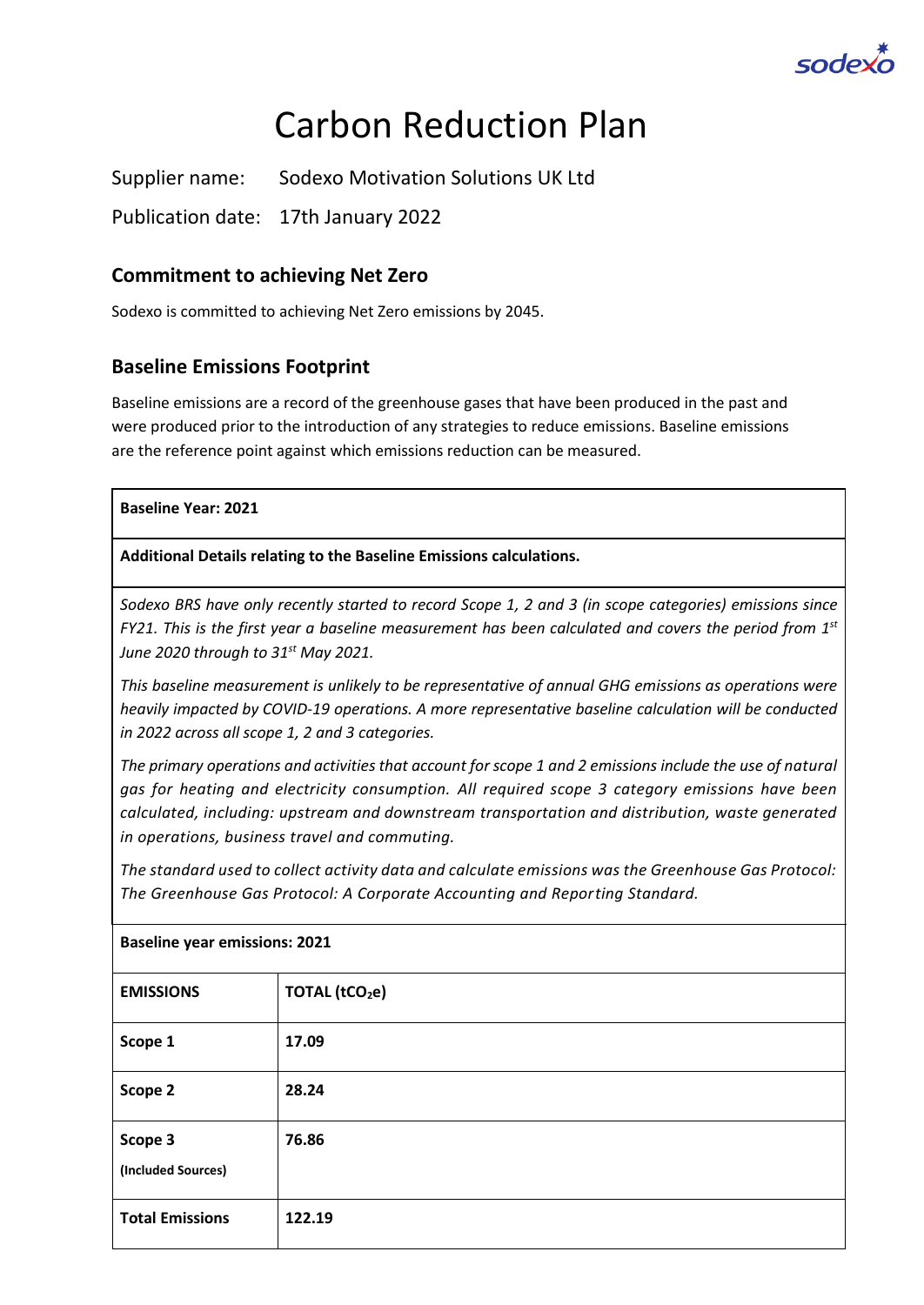

#### **Current Emissions Reporting**

| <b>Reporting Year: 2021</b>   |                            |  |
|-------------------------------|----------------------------|--|
| <b>EMISSIONS</b>              | TOTAL (tCO <sub>2</sub> e) |  |
| Scope 1                       | 17.09                      |  |
| Scope 2                       | 28.24                      |  |
| Scope 3<br>(Included Sources) | 76.86                      |  |
| <b>Total Emissions</b>        | 122.19                     |  |

#### **Emissions reduction targets**

In order to continue our progress to achieving Net Zero, we have adopted the following carbon reduction targets against our 2021 base year:

- ➢ **Carbon neutral** in direct operations (Scopes 1 & 2) **by 2025**
- ➢ Reduce absolute Scope 1, 2 and 3 GHG emissions by **55% by 2030**
- ➢ Reduce absolute Scope 1, 2 and 3 GHG emissions by **90% by 2045**

A more representative baseline measurement will be calculated in FY22. The graph below shows the split of emissions across Scope 1, 2 and 3 for FY21.

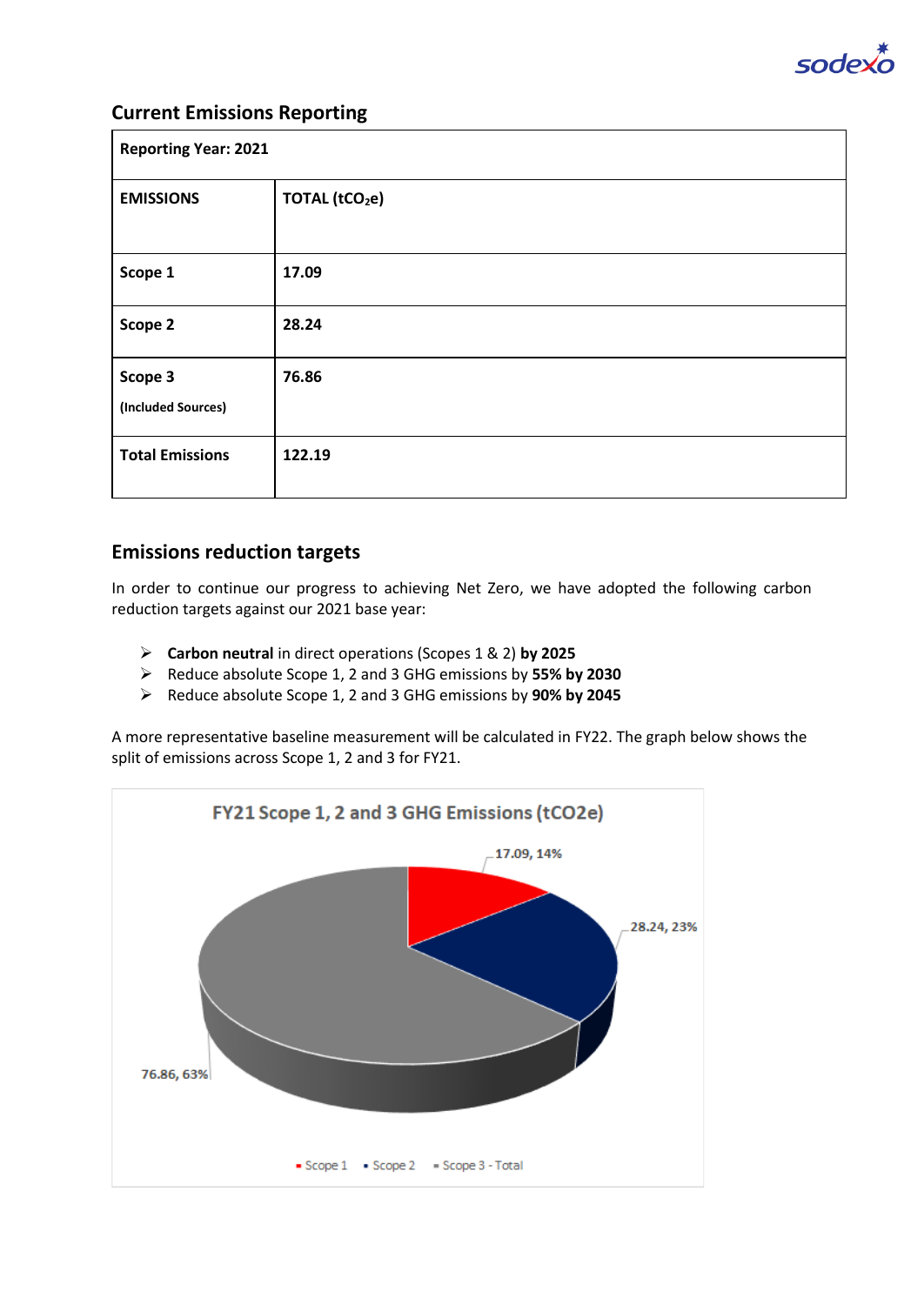

### **Carbon Reduction Projects**

#### Completed Carbon Reduction Initiatives

The following environmental management measures and projects have been completed or implemented in FY21.

- ➢ In March 2021, Sodexo Group joined the Cli[mate Group's RE100 initiative](https://www.sodexo.com/media/sodexo-joins-re100.html) and committed to switching to 100% renewable electricity globally by 2025 at its directly controlled sites. In FY21, 20.5% of electricity was procured from renewable sources.
- ➢ Rationalised office space and closed site based in Camberley in December 2020.
- $\triangleright$  The Cycle to Work scheme for both Sodexo employees and the employees of our clients increased by 47% year on year. 76% would not have purchased a cycle without the Cycle to Work scheme.
- $\triangleright$  The green salary sacrifice car scheme operated by a third party which promotes electric and ULEV vehicles to our staff and clients. FY20 Average CO2 emissions decreased from 107g/km to 64g/km and ULEVs increased from 22% to 55%. The CO2 tailpipe emissions on all cars is offset 100% so every car provided is carbon neutral.
- $\triangleright$  Implemented measures within our estate to reduce our energy consumption, including replacing defective lighting with energy saving LED lighting and adding energy saving timer on heating.

In the future we hope to implement further measures such as:

- $\triangleright$  Switch to 100% renewable electricity by end FY22.
- ➢ Conduct a travel commuting survey to better understand employee commuting patterns and associated GHG emissions.
- ➢ Introduce an eco-version plastic card
- $\triangleright$  Switch to more sustainable paper products in all areas of the business
- $\triangleright$  Collaborate with the landlord to increase our EPC rating across our estate
- $\triangleright$  Improve internal recycling signage and containers to increase the percentage of recycling within the office.
- $\triangleright$  Conduct a full baseline measurement across all scope 3 categories.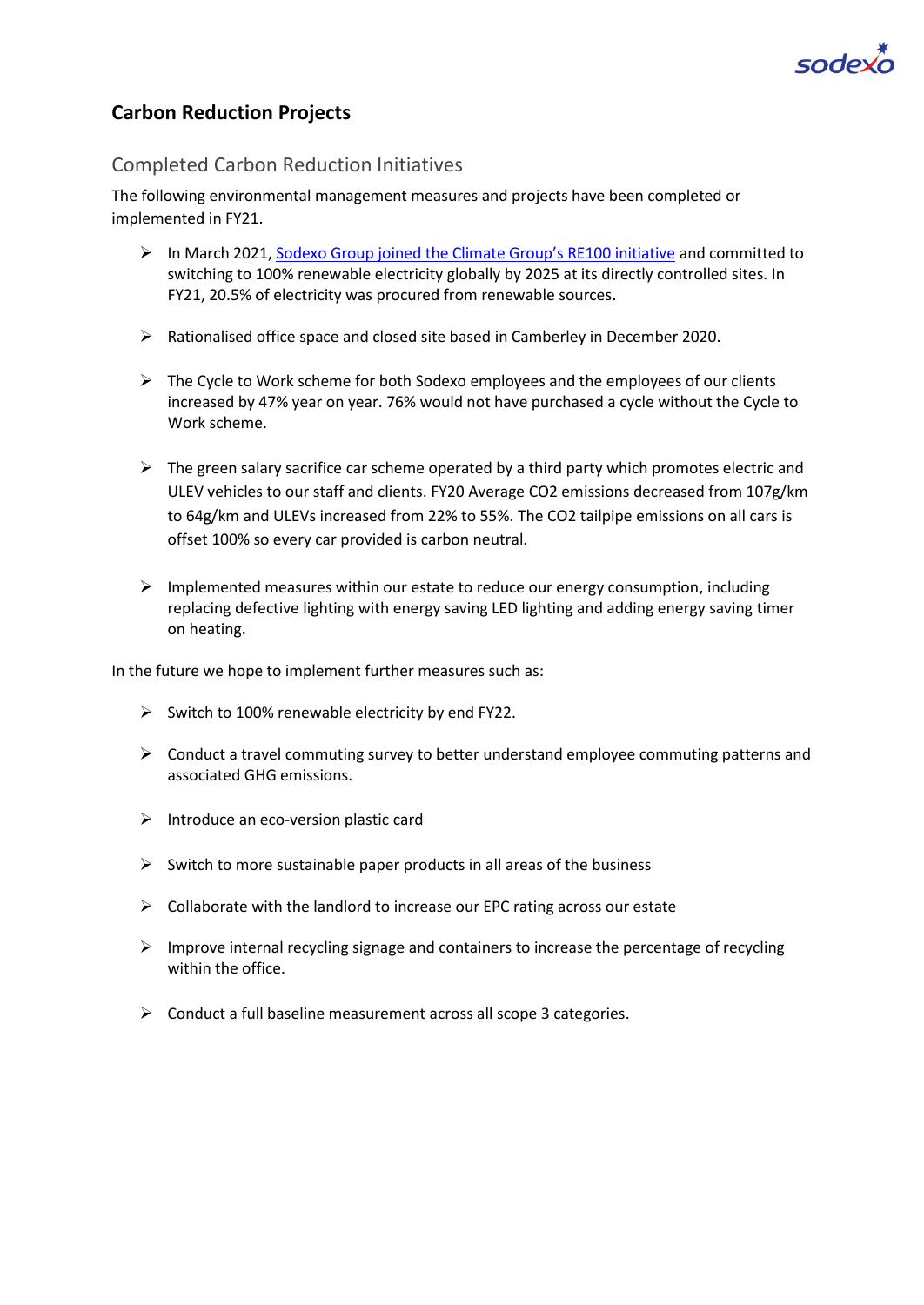

### **Declaration and Sign Off**

This Carbon Reduction Plan has been completed in accordance with PPN 06/21 and associated guidance and reporting standard for Carbon Reduction Plans.

Emissions have been reported and recorded in accordance with the published reporting standard for Carbon Reduction Plans and the GHG Reporting Protocol corporate standard<sup>1</sup> and uses the appropriat[e Government emission conversion factors for greenhouse gas company reporting](https://www.gov.uk/government/collections/government-conversion-factors-for-company-reporting)<sup>2</sup>.

Scope 1 and Scope 2 emissions have been reported in accordance with SECR requirements, and the required subset of Scope 3 emissions have been reported in accordance with the published reporting standard for Carbon Reduction Plans and the Corporate Value Chain (Scope 3) Standard<sup>3</sup>.

This Carbon Reduction Plan has been reviewed and signed off by the board of directors (or equivalent management body).

#### **Signed on behalf of the Supplier:**

Cucculenaugho

**Burcin Ressamoglu CEO**

Date: Jan 17, 2022

<sup>2</sup> <https://www.gov.uk/government/collections/government-conversion-factors-for-company-reporting>

<sup>1</sup> <https://ghgprotocol.org/corporate-standard>

<sup>3</sup> <https://ghgprotocol.org/standards/scope-3-standard>